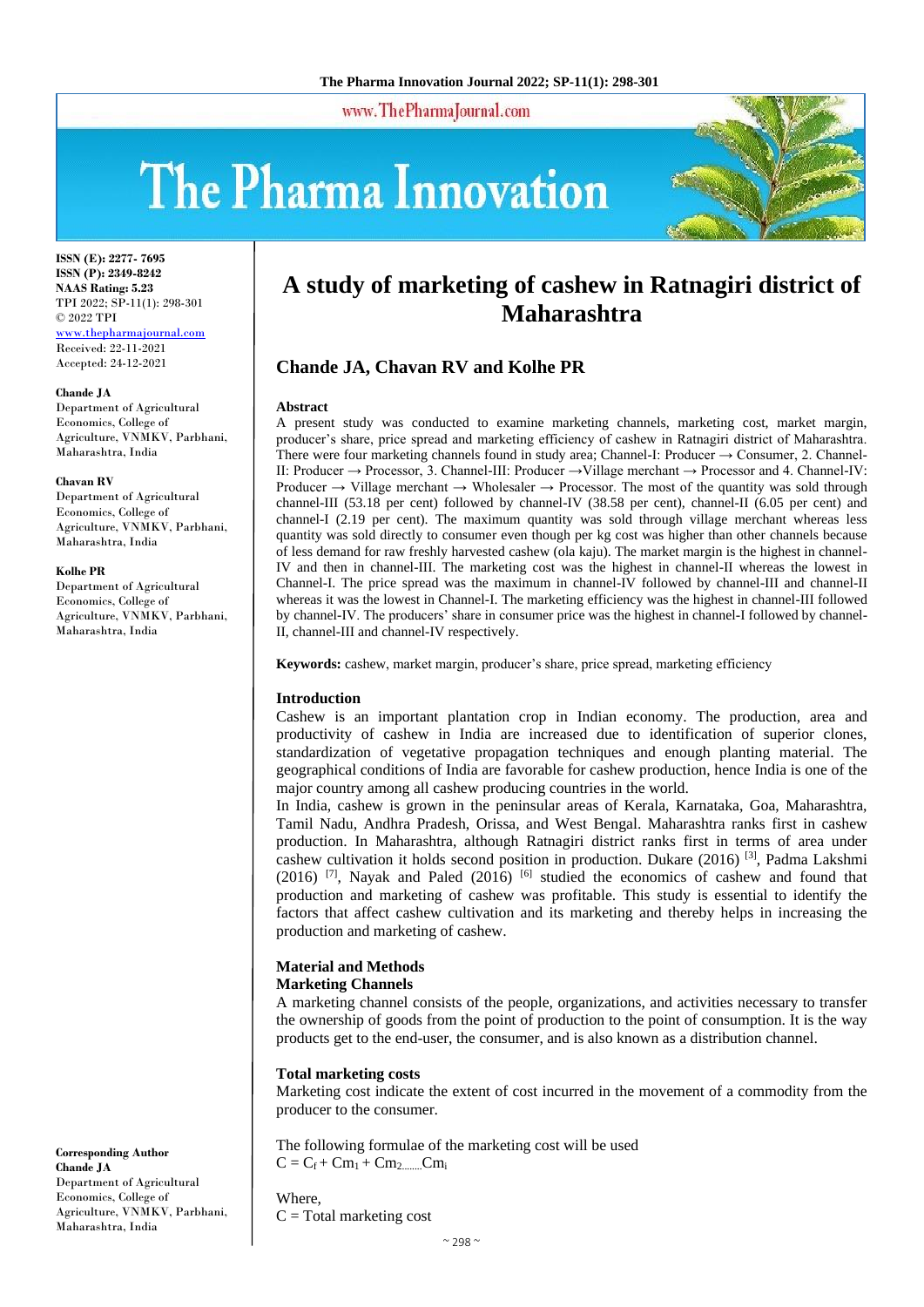$C_f$  = Cost paid by the producer from the time produce leaves the farm till he sells it.

 $Cm_i = Cost$  incurred by i<sup>th</sup> middleman in the process of buying and selling the product.

#### **Marketing margins**

Marketing margins reveal the remuneration that the intermediaries receive for their services in moving the commodity in the marketing channels. Estimation of marketing margins helps us to estimate the efficiency of the marketing system. If the analysis indicates, the exploitation by intermediaries in terms of excessive margins, it helps the policy-maker to bring in some changes in the marketing system.

#### **Price spread**

Price spread is the difference between the price paid by processor and received by producer.

 $Ps = Cp - Pf$ 

Where, Cp = Consumer's price  $Pf$  = Price received by farmer

#### **Marketing efficiency (ME)**

Marketing efficiency will be calculated with the help of Achary's formula;

 $ME = RP / (MC + MM)$ 

Where,  $ME =$ Marketing efficiency  $RP = Price$  paid by processor  $MC = Total$  marketing cost  $MM = Market margin$ 

#### **Producer's share in consumer's rupees**

It is the ratio of price received by farmer to the price paid by the consumer and can be calculated as follows,

$$
Ps = \frac{Pf}{Pc} \times 100
$$

Where,

Ps = Producer's share in consumer's rupee  $Pf = Price of the produce received by the farmers$  $Pc = Price$  of the produced paid by the consumer

# **Result and discussion**

### **Marketing channels**

The marketing channel shows that how the commodity passes from producer to consumer through various means. There were four marketing channels observed for cashew in study area;

- 1. Channel-I: Producer → Consumer
- 2. Channel-II: Producer  $\rightarrow$  Processor
- 3. Channel-III: Producer →Village merchant → Processor
- 4. Channel-IV: Producer  $\rightarrow$  Village merchant  $\rightarrow$  Wholesaler  $\rightarrow$  Processor

#### **Channel-I: Producer→Consumer**

In the study area it was observed that some of the cashew

farmers sold their cashew directly to the consumer at village level or at nearby market immediately after harvesting. This type of cashew (ola kaju) were used in cooking after removing the outer shell. The quantity sold through this channel was very less but it gives maximum price per kg than other channels.

| <b>Table 1:</b> Channel - I: Producer $\rightarrow$ Consumer (Per quintal) |  |  |  |  |
|----------------------------------------------------------------------------|--|--|--|--|
|----------------------------------------------------------------------------|--|--|--|--|

| <b>Particulars</b>             | <b>Rupees</b> | Percent |
|--------------------------------|---------------|---------|
| Producer                       |               |         |
| Gross price received           | 20000         | 100     |
| Packaging charges              | 59.67         | 0.30    |
| Transportation charges         | 34.36         | 0.17    |
| Total marketing cost           | 94.03         | 0.47    |
| Net price received by producer | 19905.97      | 99.53   |
| <b>Consumer</b>                |               |         |
| Consumer price                 | 20000         |         |

The table 1 showed that per quintal gross price received by farmer (consumer price) was Rs. 20000. The total marketing cost per quintal was Rs. 94.03. From per quintal total marketing cost, packaging cost was Rs. 59.67 and transportation cost was Rs. 34.36. The net price received by farmer was Rs. 19905.97 per quintal.

The share of total marketing cost was 0.47 per cent of consumer price in which packaging charge contributes 0.30 per cent and transportation charge contributes 0.17 per cent. The net price received by farmer was 99.53 per cent of consumer price.

#### **Channel-II: Producer → Processor**

The table 2 showed that total gross price received by farmer was Rs. 17684.24 for per hectare. The per hectare drying and storage cost was Rs.63.64, grading cost was Rs.29.09, packaging cost was Rs.38.51, transportation cost was Rs. 117.45 and loading and unloading cost was Rs. 51.08 while the total marketing cost was Rs. 299.78.

The per cent share of net price received by farmer was 98.31 per cent of purchase price of processor. The drying and storage contributes 0.36 per cent, grading contributes 0.16 per cent, packaging charge contributes 0.22 percent, transportation contributes 0.66 per cent and loading and unloading contributes 0.29 per cent while the total marketing cost contributes 1.69 per cent of gross price received by farmer.

|  |  | <b>Table 2:</b> Channel-II: Producer $\rightarrow$ Processor (Rs/q) |  |  |  |
|--|--|---------------------------------------------------------------------|--|--|--|
|--|--|---------------------------------------------------------------------|--|--|--|

| <b>Particulars</b>             | <b>Rupees</b> | Percent |  |
|--------------------------------|---------------|---------|--|
| <b>Producer</b>                |               |         |  |
| Gross price Received           | 17684.24      | 100     |  |
| Drying and storage             | 63.64         | 0.36    |  |
| Grading charges                | 29.09         | 0.16    |  |
| Packaging charges              | 38.51         | 0.22    |  |
| Transportation charges         | 117.45        | 0.66    |  |
| Loading and Unloading          | 51.08         | 0.29    |  |
| Total marketing cost           | 299.78        | 1.69    |  |
| Net price received by producer | 17427.20      | 98.31   |  |
| <b>Processor</b>               |               |         |  |
| Purchase price                 | 17684.24      | 100     |  |

**Channel – III: Producer → Village merchant → Processor** Table 3 revealed that per quintal gross price received by producer was Rs. 13213.11 (80.75 per cent) whereas net price received by producer was Rs.13096.89 (80.04 percent). The total marketing cost incurred by producer was Rs. 116.22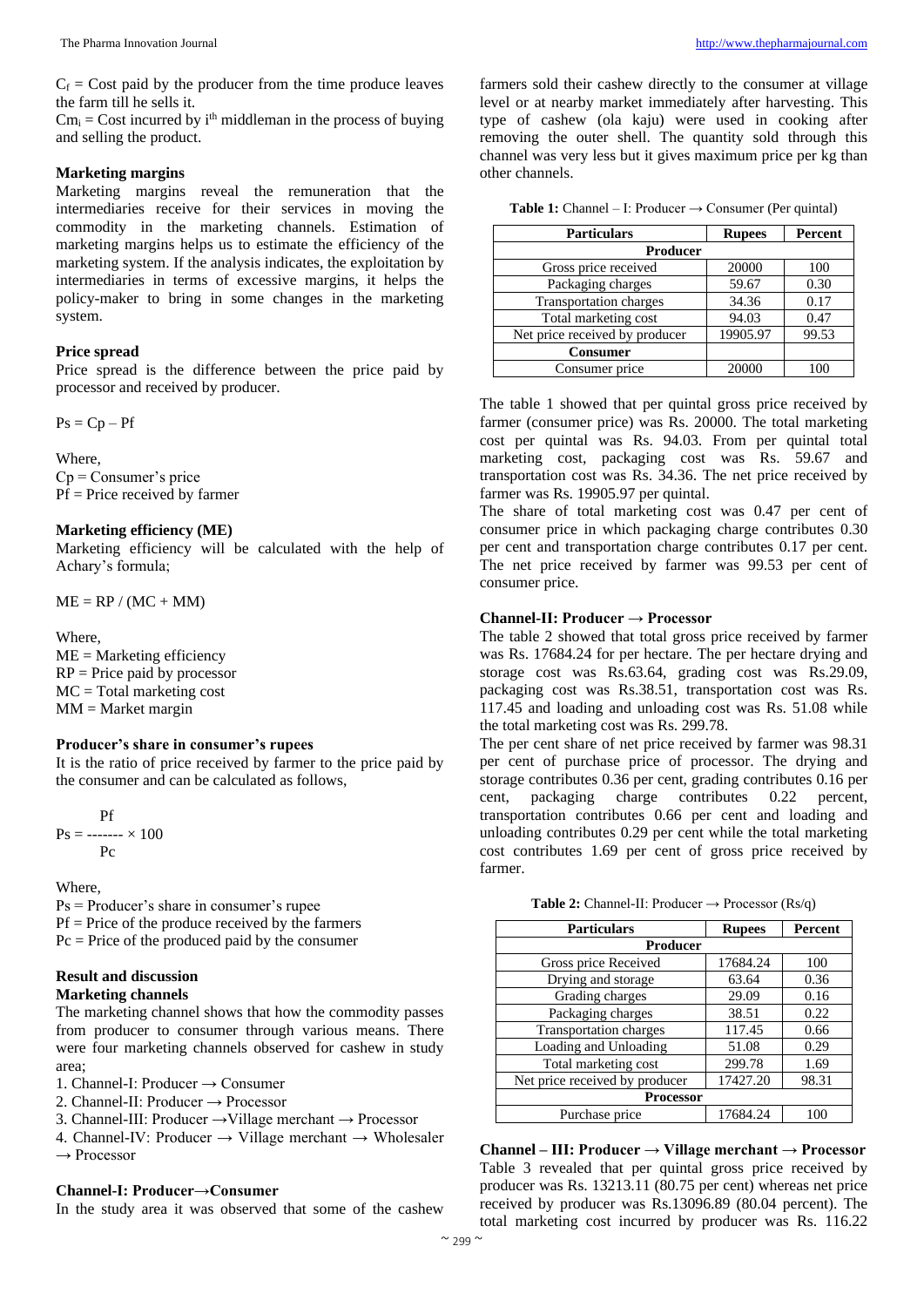(0.71 per cent) in which drying and storage cost was Rs. 47.84 (0.29 per cent), grading cost was Rs. 30.10 (0.19 per cent) and packaging cost was Rs. 38.27 (0.23 per cent).

The purchase price of village merchant was Rs.13213.11 (80.75 per cent) and the sale price was Rs. 16362.84 . The transportation cost of village merchant was Rs. 59.64 (0.36 per cent) and the loading and unloading cost was Rs. 32.31 (0.20 per cent) while total marketing cost was Rs. 91.95 (0.56 per cent). The market margin of village merchant was Rs.3149.73. The total market margin in channel –III was Rs. 3149.73 per quintal while total marketing cost was Rs. 208.17 per quintal.

**Table 3:** Channel – III: Producer → Village merchant → Processor  $(Rs/q)$ 

| <b>Particulars</b>             | <b>Rupees</b>  | <b>Percent</b> |  |  |  |
|--------------------------------|----------------|----------------|--|--|--|
| Producer                       |                |                |  |  |  |
| Gross price received           | 13213.11       | 80.75          |  |  |  |
| Drying and storage             | 47.84          | 0.29           |  |  |  |
| Grading charges                | 30.10          | 0.19           |  |  |  |
| Packaging charges              | 38.27          | 0.23           |  |  |  |
| Total marketing cost           | 116.22         | 0.71           |  |  |  |
| Net price received by producer | 13096.89       | 80.04          |  |  |  |
|                                | Village trader |                |  |  |  |
| Purchase price                 | 13213.11       | 80.75          |  |  |  |
| <b>Transportation charges</b>  | 59.64          | 0.36           |  |  |  |
| Loading and unloading          | 32.31          | 0.20           |  |  |  |
| Total marketing cost           | 91.95          | 0.56           |  |  |  |
| Market margin                  | 3149.73        | 19.25          |  |  |  |
| Price received                 | 16362.84       | 100            |  |  |  |
| Processor                      |                |                |  |  |  |
| <b>Purchase price</b>          | 16362.84       | 100            |  |  |  |
| <b>Total marketing cost</b>    | 208.17         |                |  |  |  |
| <b>Total market margin</b>     | 3149.73        |                |  |  |  |

**Channel – IV: Producer → Village merchant → Wholesaler → Processor**

From table 4 it was revealed that per hectare gross price and net price received by producer were Rs. 12981.16 (74.60 per cent) and Rs. 12887.96 (74.06 per cent) respectively. The total marketing cost incurred by producer was Rs. 93.19 (0.54 per cent) in which drying and storage cost, grading cost and packaging cost were Rs. 41.97 (0.24 per cent), Rs. 29.16 (0.17

per cent) and Rs.22.06 (0.13 per cent) respectively.

The purchase price of village merchant was Rs. 12981.16 (74.60 per cent) and the sale price was Rs. 15561.03 (89.43 per cent). The marketing cost incurred by village merchant was Rs. 92.08 (0.53 per cent) that comprises transportation cost Rs. 53.53 (0.31 per cent) and loading and unloading cost Rs. 38.55 (0.22 per cent). The market margin of village merchant was Rs. 2579.07. The purchase price of wholesaler was Rs. 15561.03 (89.43 per cent) and sale price (purchase price of processor) was Rs. 17400.43. The market margin of wholesaler was Rs. 1893.40 and marketing cost was Rs. 88.65 (0.51 per cent). The loading and unloading cost and transportation cost were Rs.53.53 (0.31 per cent) and Rs. 35.12 (0.20per cent). The total marketing cost in Channel-IV was Rs. 273.92 and total market margin was Rs.4418.47.

**Table 4:** Channel – IV: Producer →Village merchant →Wholesaler  $\rightarrow$ Processor (Rs/q)

| <b>Particulars</b>             | <b>Rupees</b> | Percent |  |  |
|--------------------------------|---------------|---------|--|--|
| Producer                       |               |         |  |  |
| Gross price received           | 12981.16      | 74.60   |  |  |
| Drying and storage             | 41.97         | 0.24    |  |  |
| Grading charges                | 29.16         | 0.17    |  |  |
| Packaging charges              | 22.06         | 0.13    |  |  |
| Total marketing cost           | 93.19         | 0.54    |  |  |
| Net price received by producer | 12887.97      | 74.06   |  |  |
| Village trader                 |               |         |  |  |
| Purchase price                 | 12981.96      | 74.60   |  |  |
| Transportation charges         | 53.53         | 0.31    |  |  |
| Loading and unloading          | 38.55         | 0.22    |  |  |
| Total marketing cost           | 92.08         | 0.53    |  |  |
| Market margin                  | 2579.07       | 14.83   |  |  |
| Price received                 | 15561.03      | 89.43   |  |  |
| Wholesaler                     |               |         |  |  |
| Purchase price                 | 15561.03      | 89.43   |  |  |
| <b>Transportation charges</b>  | 53.53         | 0.31    |  |  |
| Loading and unloading          | 35.12         | 0.20    |  |  |
| Total marketing cost           | 88.65         | 0.51    |  |  |
| Market margin                  | 1839.40       | 10.57   |  |  |
| Price received                 | 17400.43      | 100     |  |  |
| Processor                      |               |         |  |  |
| Purchase price                 | 17400.43      | 100     |  |  |
| Total marketing cost           | 273.92        |         |  |  |
| Total market margin            | 4418.47       |         |  |  |

| <b>Particulars</b>              | <b>Channel-I</b> | <b>Channel-II</b> | <b>Channel-III</b> | <b>Channel-IV</b> |
|---------------------------------|------------------|-------------------|--------------------|-------------------|
| Net price received by producers | 19905.97         | 17384.46          | 13096.89           | 12981.16          |
| Total marketing cost            | 94.03            | 299.78            | 208.17             | 273.92            |
|                                 | $(0.47\%)$       | (1.67%)           | (1.27%)            | $(1.59\%)$        |
|                                 |                  |                   | 3057.78            | 4238.45           |
| Total market margin             |                  |                   | (19.25%)           | $(25.40\%)$       |
|                                 | 20000            | 17684.24          | 16362.84           | 17400.43          |
| Consumer price                  | $(100.00\%)$     | $(100.00\%)$      | $(100.00\%)$       | $(100.00\%)$      |
| Price spread                    | 94.03            | 299.78            | 3149.73            | 4418.17           |
| Marketing efficiency            |                  |                   | 4.01               | 2.88              |

**Table 5:** Price spread and marketing efficiency in marketing channels (Per quintal)

From table 5, it was found that total marketing cost was the highest in channel-II (Rs. 299.78) whereas the lowest in channel-I (Rs. 94.03). The marketing cost in channel-III was Rs. 208.17 while in channel-IV, it was Rs. 273.92. The price paid was higher in channel-IV i.e. Rs. 4418.17 whereas it was

the lowest in channel-I i.e. Rs. 94.03. The price spread in channel-II was Rs. 299.78 and in channel-III it was Rs. 4418.17. The marketing efficiency was the highest in channel-III i.e. 4.01 and the lowest in channel-IV i.e. 2.88.